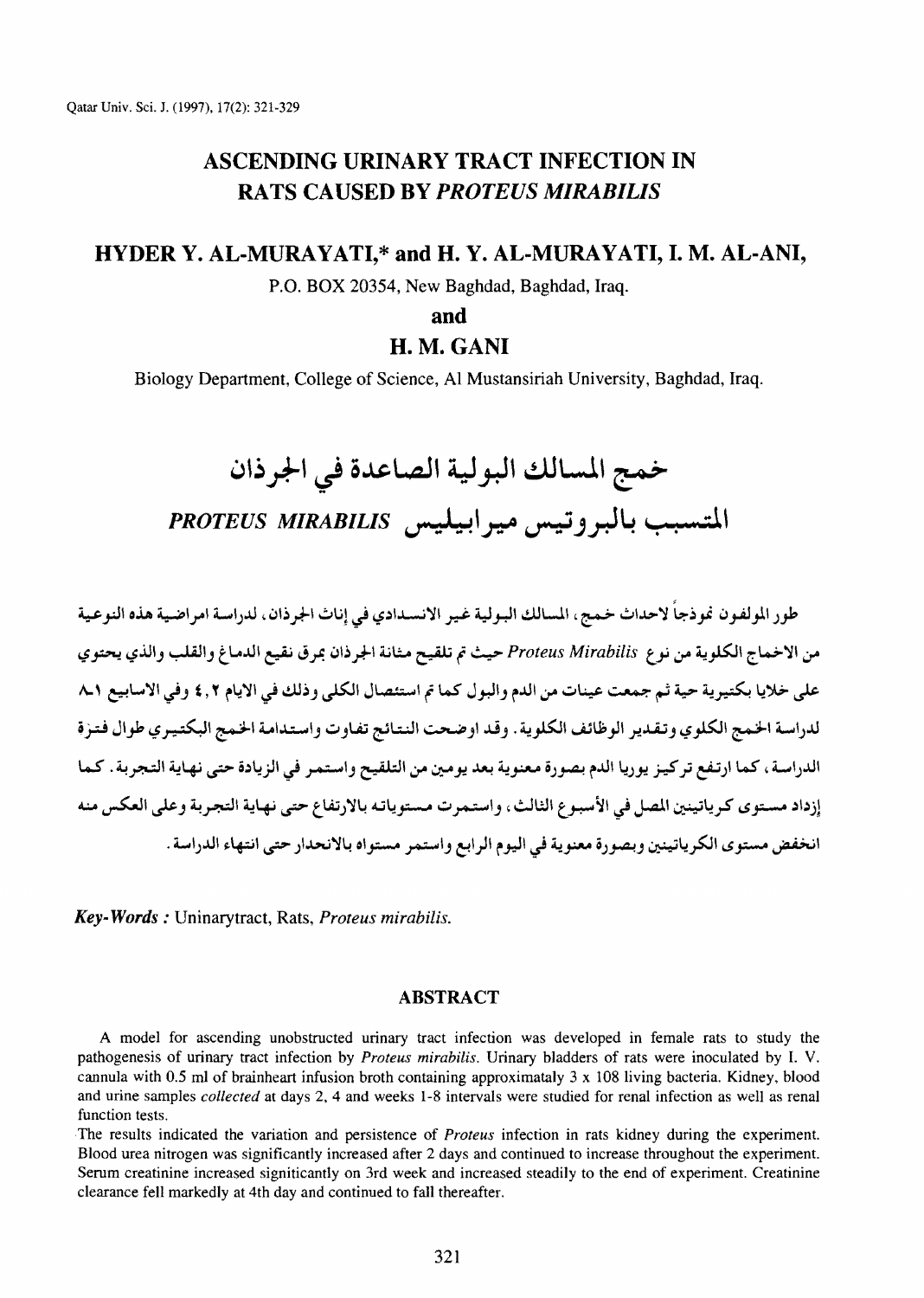### INTRODUCTION

In studies of pathogensis of bacterial infections attention has been paid to kidney infection in man caused by *Escherichia coli, Proteus, Klebsiella,* Staphylococci, and ( 1-3 ). *Proteus mirabilis* is a frequent cause of these infections, especially in rehabilitation hospitals and persons with structural abnormalities of the urinary tract (4). In addition, *Proteus* often infects elderly patients (5), children and infants (6). *Proteus* is commonly localized in the kidney of patients with urinary tract infection [UTI] (7), and generally produces a more severe disease than *E. coli* and other bacteria owing to the production of urease (8, 9) and other virulence factors (10, 11).

In Iraq bacteriological investigations for renal infections demonstrated that *Proteus* was the second major genus causing UTI *P. mirabilis* was the most common species in these infections (12, 13, 14). To our knowledge there have been no studies on the effect of strains *of P. mirabilis* from Iraq on the kidney. The present study was undertaken therefore to investigate the role of *P. mirabilis* isolated from Iraqi patients with UTI in an attempt to understand how the ascending UTI with this bacteria can affect the urinary system.

#### MATERIAL AND METHODS

Animals: Ninety young adult female rats 150-180 gm/and bred in the department were fed Laboratory chow and water ad *lib.* The animals were housed in plastic cages and transferred to metabolic cages 24hr prior being sacrificed, for colelction of all urine passed.

Bacterial inoculum: The bacterial inoculum was from a strain of *P. mirabilis* freshly isolated from the urine of a patient with UTI. The bacteria were cultured in Brain-heart infusion broth for 18hs at 37C<sup>°</sup> prior to bladder inoculation. Induction of pyelonephritis: Under ether anesthesia, the external urethra was swabbed with 70% alcohol and the inoculum was infused through urethra into the bladder using an I. V. cannula (22G x 25mm). To facilitate the entrance of the cannula, the ventral lip of the urethra was grasped with sterilized straight forceps and gently extended in a caudal direction. This tended to straighten the urethral passage and prevent the inoculum leackage upon injection. With practice, this process was accomplished with the

minimum of trauma.

Each animal in the experimental group was inoculated with 0.5 ml of broth containing approximately  $3x10^8$  (log 8.5) viable bacteria. Control animals were inoculated with the same volume of sterile broth. Six experimental and three control animals were sacrificed at 2 and 4 days and at 1, 2, 3, 4, 5, 6, 7 and 8 weeks after inoculation.

Collection of samples: At sacrifice and after light ether anesthezia, blood was obtained from the animal by the cardiac puncture. The abdominal region was swabbed with 70% alcohol and the kidneys were removed aseptically and divided in two halves. One half from each kidney was reserved for future pathologic study while the other halve was homogenised in 5 ml distilled water to prepare ten-fold serial dilutions. The dilutions were plated on MacConkey agar (Oxoid ll5) and incubated for 24-48hs at 37". The number of bacteria was expressed as the logarithm of colony forming units (log CFU) per gram fresh kidney weight.

The impairment of renal function was investigated by determination of blood urea nitrogen (BUN) using the diacety 1 monoxime method and by estimation of serum and urine creatinine (SC & UC) using the Jaffe method (15). Creatinine clearance (CC) was measured as a glomerular filtration rate (GFR) from the equation:

 $CC$  ( $/ml / min$ ) = UC x urine vol/min.

$$
\overline{\text{SC}}
$$

The geometric means of results were used for statistical analysis. The differences between experimental and control groups were evaluated for significance with Student's-t-test and the data were expressed as the mean  $\pm$  SD of the mean.

## **RESULTS**

Evolution of infection: The viable count obtained from animal kidneys infected with *P. mirabilis* are given in Fig. L Infection was established in 100% of the animals as determined by recovery of the bacteria from the kidneys 2 days to 8 weeks after infection. The frequency of bacterial infection varied throughout the experiment. There was significant reduction ( $p$ < 0.01) in the number of bacteria isolated from the kidney on the 2nd day; the count was log 5.4  $\pm$  0.78 compared to bladder inoculation (log 8.5). On the 4th day, the number of bacteria increased sharply [log  $10.3 \pm 0.15$ ] (P < 0.05) and remained around this level for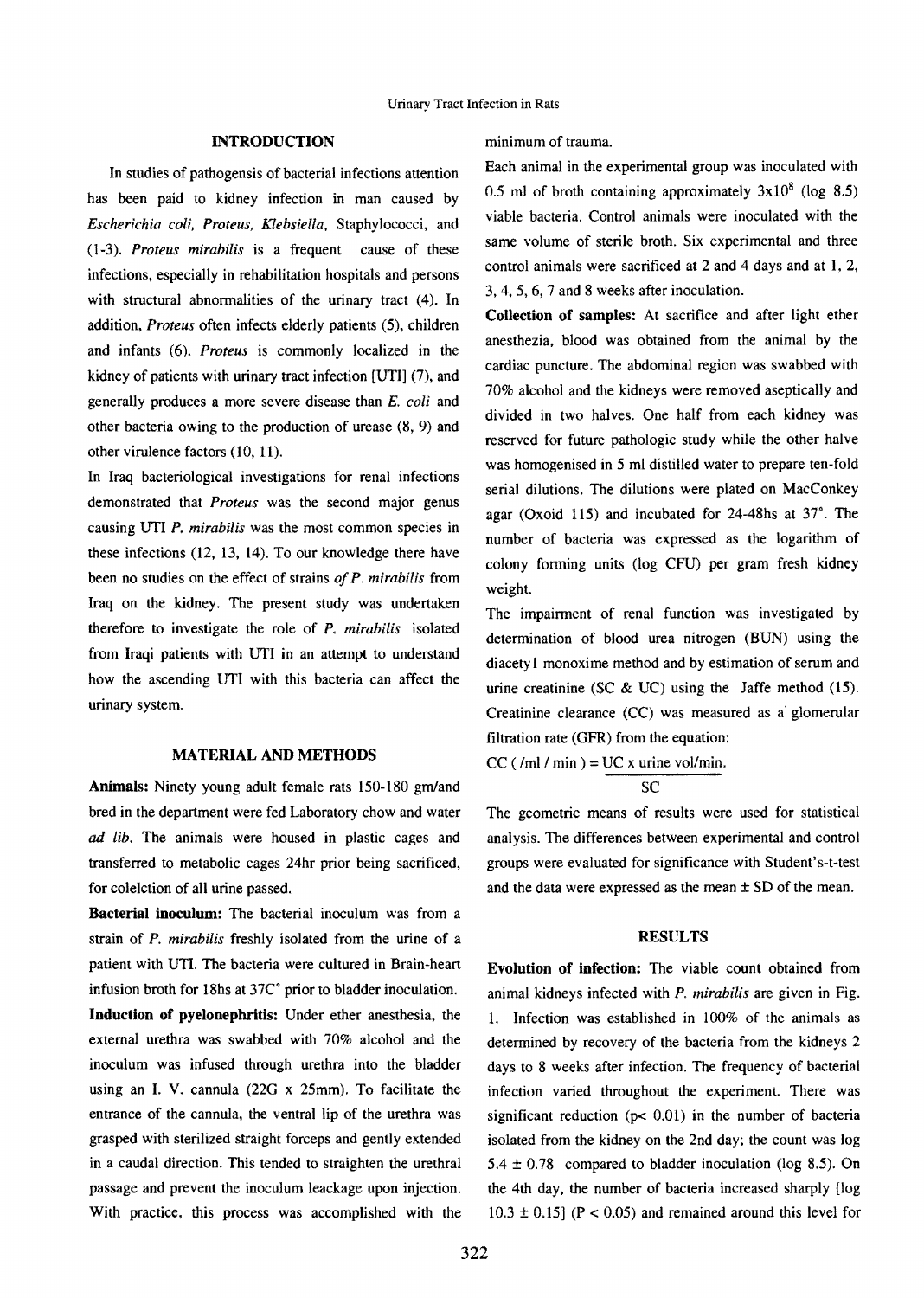#### H . Y . Al-Murayati *et al*

about 7 days ( $P > 0.05$ ). On the 2nd day it remained at this level for about 7 days ( $P > 0.05$ ). On the 2nd week a significant decline in kidney bacterial content was observed [ $log 5.93 \pm 2.21$ ]  $(P < 0.05)$  and counts remained approximately at this level to the end of the experiment (P > 0.05).

The kidneys of control animals were clear of *P. mirabilis,*  but few animals contained *E. coli* or *Bacillus* which might been due to contamination during handling of animals at the end of the experiment.



Fig (1) Bacterial counts in rats kidney from 1 day to 8 weeks ( $\Box$ ) after bladder inoculation ( $\Box$ ) with 3 x 108 *Proteus mirabilis.* The results are shown as mean ± IS.D.

**Kidney functions:** Experimental animals showed progressive increase in BUN (Fig 2). On the 2nd day BUN increased sharply to  $42.61 \pm 2.13$  mg/dl compared to the control values:  $30.23 \pm 3.51$  mg/ dl (p < 0.05) and continued to rise over the 2nd week, reaching  $72.64 \pm$ 7.97mg/dl (P < O.OOI). This level of BUN remained approximately constant over the following weeks without significant differences between the treated groups (P > 0.05).

Serum creatinine levels also rose on the 2nd day (Fig 3), with insignificant increases (P  $>0.005$ ), reaching 0.74  $\pm$ 0.05 mg/dl compared to control values  $(0.7 \pm 0.02 \text{ mg/dl})$ ,  $(p < 0.001)$ . This increase continued throughout the experiment, reaching  $1.06 \pm 0.08$  mg/dl (P < 0.001) on the 8th week. However, no significant differences  $(P > 0.05)$ were found between the treated groups.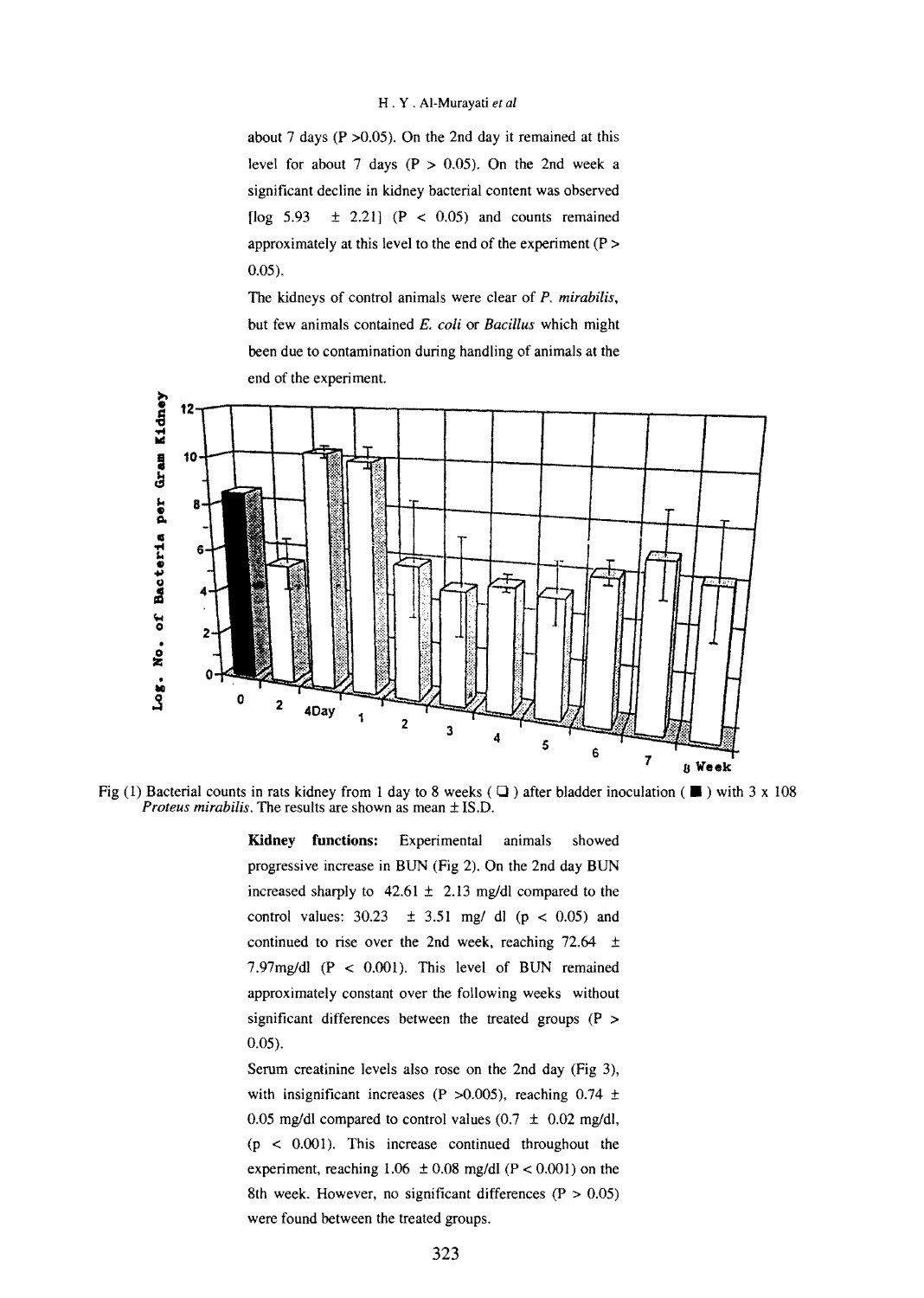Urinary Tract Infection in Rats



Fig (2) Blood urea nitrogen (BUN) levels in rats from I day to 8 week after transurethral infection with *Proteus mirabilis*  $(\blacklozenge)$  compared to control levels  $(\square)$ . The results are shown as mean  $\pm$  IS. D.

Creatinine clearance decreased markedly and significantly  $(P < 0.05)$  in treated animals on day 4, reaching 0.6 0.25ml/ min compared to the control  $(1.02 \pm 0.13 \text{ m/min})$ . Creatinine clearance continued to fall significantly  $(P < 0$ . 001), reaching 0. 44  $\pm$  0.14ml/min on the 1st week and then remained more or less constant. No significant differences  $(P > 0.05)$  were observed between treated groups (Fig 4).



Fig (3) Serum creatinine (SC) levels in rats from 1 day to 8 weeks after transurethral infection with *Proteus mirabilis*  $(\triangle)$  compared to control levels  $(\square)$ . The results are shown as mean  $\pm$  IS. D.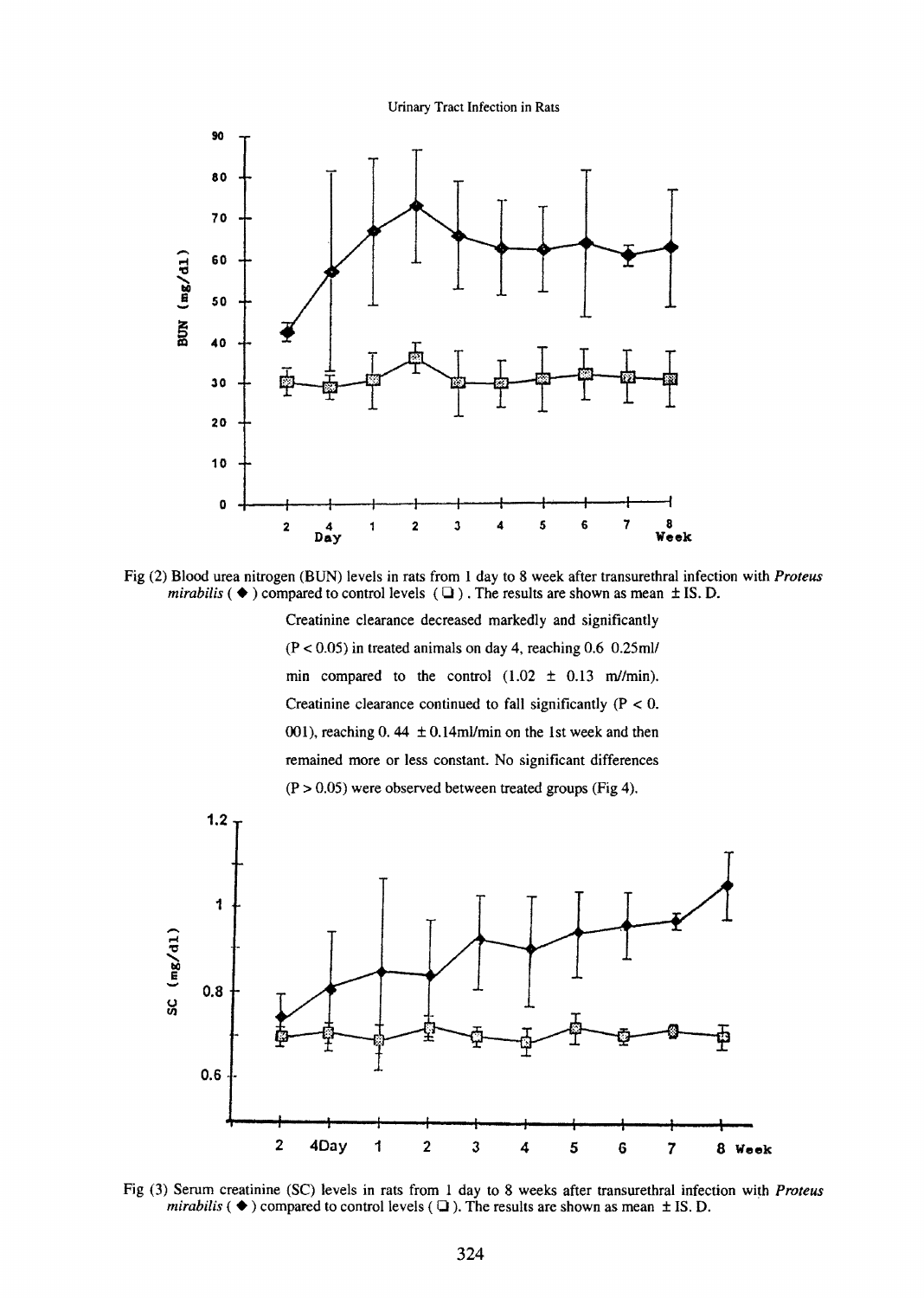H . Y . Al-Murayati *et al* 



Fig (4) Creatinine clearance (Cc) levels in rats from 1 day to 8 weeks after transurethral infection with *Proteus mirabilis*  $(\blacklozenge)$  compared to control levels  $(\square)$ . The results are shown as mean  $\pm$  IS. D.

#### DISCUSSION

Several procedures have been developed to study the pathophysiology of kidney damage and other aspects on the host-parasite relationship in UTI. These procedures use the hematogenous routes (16, 17, 18), ascending routes (19, 20) and direct routes (21) to induce experimental pyelonephrities. Many animal species used in these studies do not readily develop UTI, therefor most experimental models stipulate a mechanical manipulation in the urinary tract to ensure a high frequency of pyelonephritic infection. Examples of such manipulation are bladder or kidney massage (16, 21), abdominal operation, often with temporary ureteral ligation or puncture of the kidney or bladder wall (18, 20, 21) and introduction of foreign bodies into the bladder (23, 24).

In the present study, ascending UTI was employed without mechanical manipulation and with little trauma or injury to the urinary tract. The subsequent pyelonephritis persisted for 8 weeks confirming the ability of *Proteus* infection to exist for an extended period in renal tissue. Earlier studies have shown that *P. mirabilis* maybe recovered from animal kidneys infected by cardiac puncture for up to 15 weeks (22, 25). Thomas and Tang (26) showed that the kidney of rats infected with *P. mirabilis* by ascending routes

contained only I% of the inoculated bacteria on the 6th day and were free of bacteria on the 4th week. The difference between this result and ours may be due to differences in the virulence of strains used. The persistence of *P. mirabilis*  renal infection has been related by many studies in tissue culture to the intracellular invading ability of this bacteria (27, 28).

The present study has shown early reduction in the number of bacteria ascending to the kidney on the 2nd day after inoculation. This early reduction might be related to the bladder voiding fallowing the inoculation (29.30). Also, the inability of *P. mirabilis* to adhere to the bladder urothelium may assist the voiding of the bacteria from the bladder (1, 2, 31). The bacteria count reaches a maximum on the 4th day. This is consistent with observations on E. *coli* which was recovered in a higher number after 3 days of I. V. inoculation (32), and on *P. mirabilis* after 5 days of ascending inoculation (33). This elevation in bacterial numbers might be the result of spread and expansion of the bacterial invasion toward the renal medulla and cortex. Brooks (34) state that the earliest lesions in kidney were a bacterial colonies distributed in medulla, while cortical lesions were not observed until the 4th day (35). Many . studies showed that the bacterial invasion of the pelvic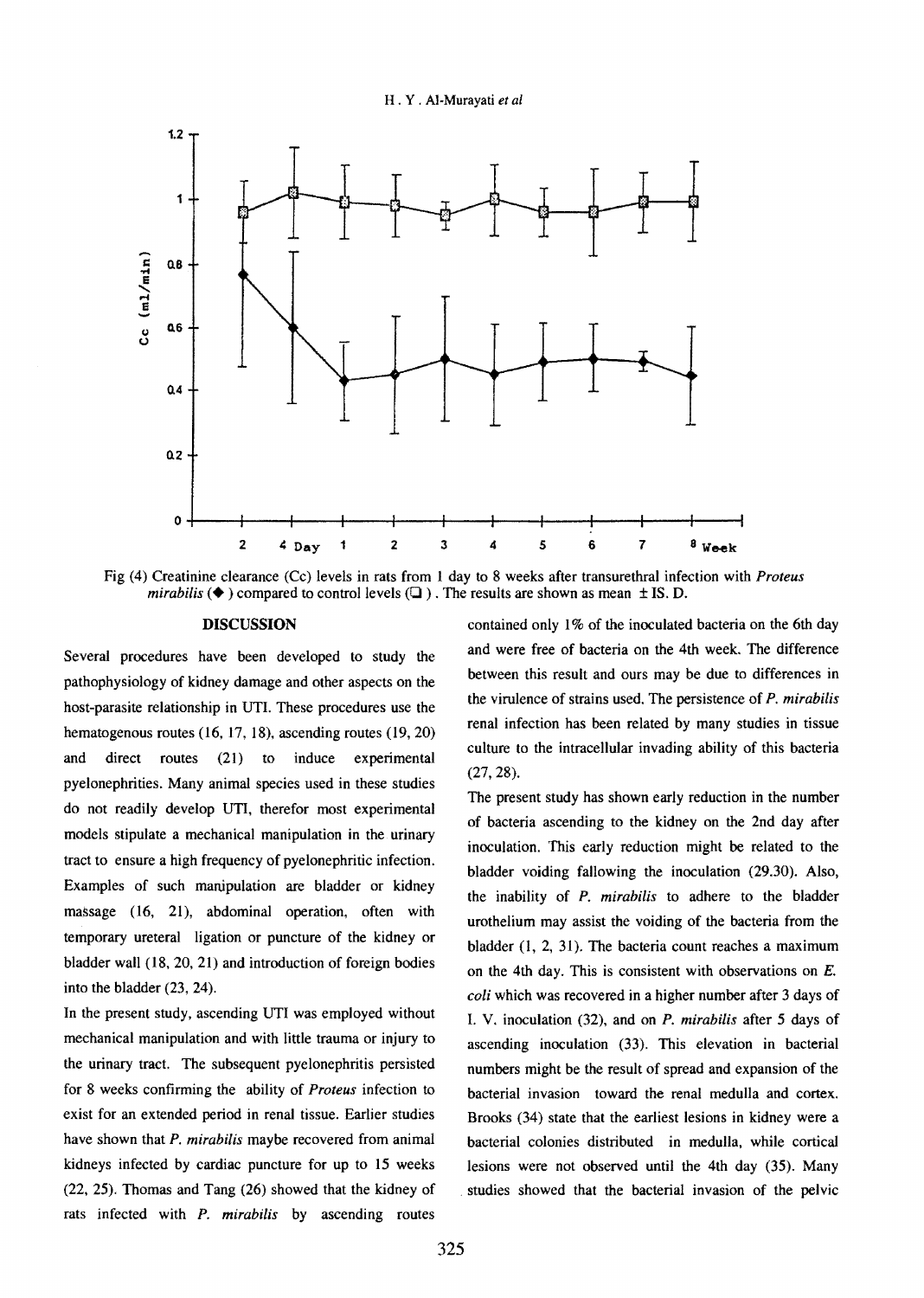epithelium is the initial step in renal infection, for reasons which include poor blood circulation, higher concentration of urea, higher osmolalitty and lower PH, all of which tend to impair phagocytosis as well as inhibition of the complement effect (34, 36, 37).

The bacterial count fell significantly on the 2nd week. This fall was in agreement with the finding of Niekel *et al.* (38) and Brook *et al.* (20) in their studies on *P. mirabilis* and *E. coli* respectively. They showed that the reduction in bacterial count was associated with domination of inflamatory cells (lymphocytes and plasma cells) in kidney tissue and circulating antibody in the blood. This reduction may indicate that the infection was again restricted to the pelvic and medulla as suggested by Black (39), who studied bacterial distribution in kidney tissue by a flourescent technique, and found that when infection became chronic, the flourescent bacteria were always observed in pelvis while cortex and medulla contained only a flourescent amorphous in the marcophage assosiated with chronic inflamatory response.

The most impressive changes caused by ascending infection of *P. mirabilis* were related to reduced performance of kidney function. There were early increase in BUN, SC and reduction in CC.

The observations on BUN are in agreement with the reported azotemia developed in 1st week in animals inoculated with *P. mirabilis* (22, 40). Henry (41) postulated that crystal deposition and hyaline casts that occlude the renal tubules may increase the hydrostatic back pressure and this may reduce urine flow and allow increased urea reabsorption.

Serum creatinine concentration also increased progressively, but was less sensitive for renal functional changes and did not rise significantly until the 3rd week (P < 0.01 ), but then continued throughout the period of the experiment. These results are similar to those of Bergeron

*et al.* ( 42) in animals infected with E *coli* and suffering from severe destruction in many parts of the kidney. Arean ( 43) pointed out that renal insufficiency observed in Guinea pigs inoculated with *Leptospira icterohaemorrhagiae* precedes the interstital nephritis and is more intimately related to damage of tubular epitelium than to a primary inflammatory response of the interstitium. We observed that the CC fell markedly on the 4th day and reached the lowest level in the lst week. This is in agreement with Gilbert (44) in a study on rats infected with *E. coli.* Bank and Aynedjian ( 45) also reported a significant decrease in GFR of animals infected with *P. mirabilis* and suffering from severe destruction in interistium.

It would appear from above observations that the mean of the renal function of treated animals reflect significant alteration from those of control. However, the wide range of standard deviation indicates that many of these animals possessed functional values near the range of the controls (Fig 2, 3, 4). It is possible that although bacterial infection induces many morphological changes (46), there are considerable proportion of intact nephrons possessing a compensatory hypertrophy to increase the GFR, as an adaptational response to compensate degenerated nephrons (47). altered

Our observations on experimental P. *mirabilis*  pyeloneephritis need further biochemical, ultrastructural and pathological studies. These are in progress. In general, the experimental method used was reliable, simple and required no special manipulations in the urinary tract. The development of the experimental disease resembled that of ascending UTI in man. Therefore, this method should be suitable for studies on the immune response, the protective effect of vaccination, the role of different virulence factors in establishing the infection and effect of antibiotics treatment.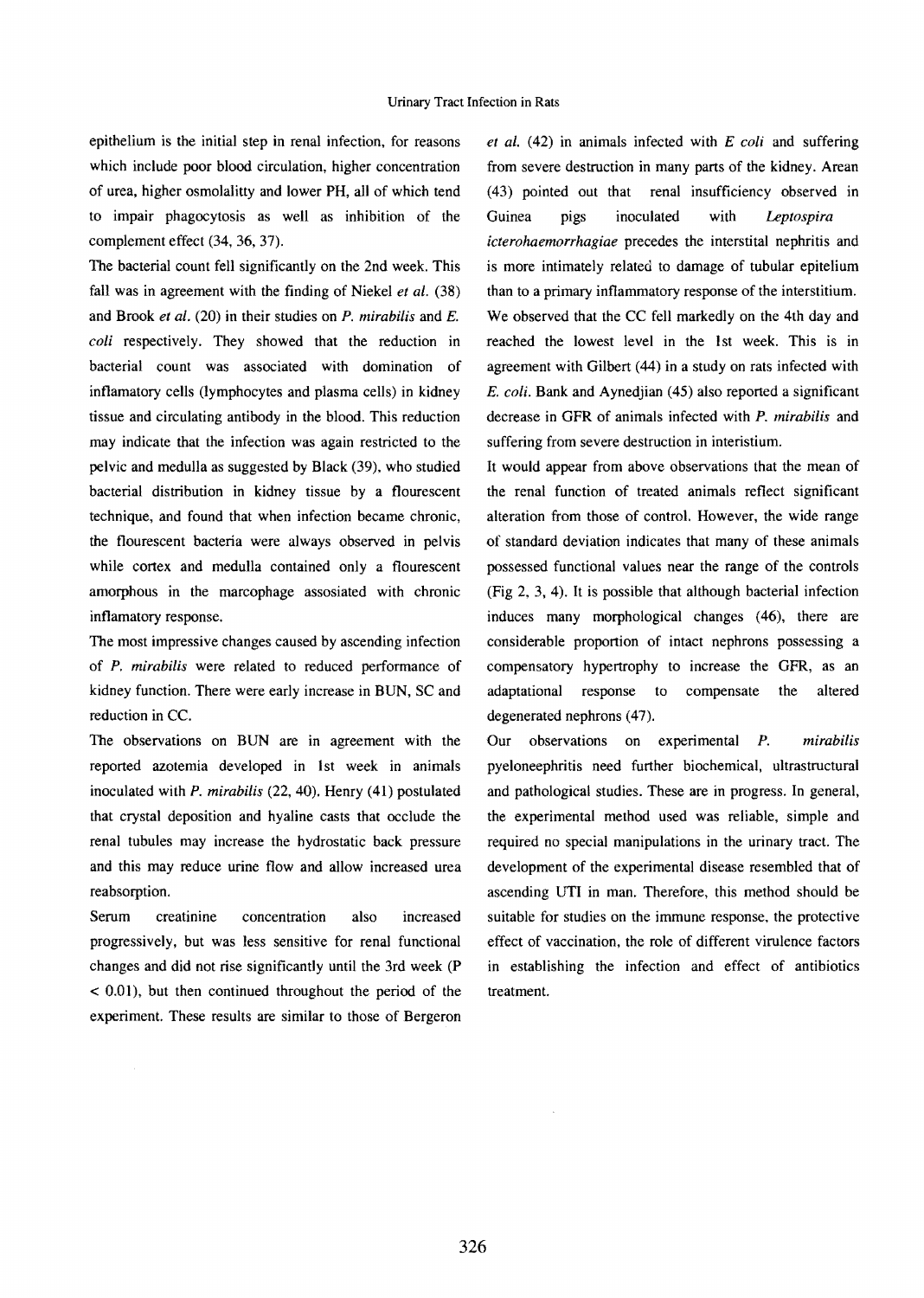## **REFERENCES**

- 1. Hansson, L. A. Fasth, A., Kaijser, B. and Svanborg Eden, C (1981); Biology and pathology of urinary tract infection. J. Clin. Fath., 34: 695-700.
- 2. Wray, S. Hull, S. 1., Cook, R. G. Barrish, J. and Hull, R. A. (1986}: Identification and characterization of a uroepitheloal cell adhesion from a uropathogenic isolate of P. *mirabilis.* Infect. Immun., 54: 43-49.
- 3. Neu, H. C. (1992): Urinary tract infection. Am. J. Med., 92 (Suppll 4A): 63s-70s.
- 4. Robson, J. S. (1988): Davidson's Principles and Practice of medicine. disease of kidney and genito-urinary system. (15th ed) MacLeod, J. (Ed)., pp 376-416. Churchill Livingstone., Edinburgh London, Melbourne and New York.
- 5. Senior, P. W. (1979): The special affinity of particular types of P. *mirabilis* for the urinary tract . J. Med. Microboil, 12: 1-8.
- 6. Khan, A J., Vbriain, R. S., Bombach, E., Agbauani, M. M., Ratuer, H., and Evans, H. (1978): Initial urinary tract infection caused by P. *mirabilis* in infancy and childhood. J. Ped., 93: 791-793.
- 7. Svanborg-Eden, C., Larsson, P., and Lomberg., H (1980): Attachment of P. *mirabilis* to human urinary sediment epithelial cell in vitro is different from that of E. *coli.* Infect. Immun., 27: 804-807.
- 8.Griffith, D. P., Musher, D. M. and Itin, C. (1976}: Urease the primary cause of infection-induced urinary stone. Invest. Urol., 13: 346-350.
- 9. Johanson, D. E., Russel, D. M., Lockatell, C. V., Zulty, J. C., Warren, J. W. and Mobley, H. L. T. (1993): Contribution of *P. mirabilis* urease to persistence, urolithiais and acut pyelon ephritis in a mouse model of ascending urinary tract infection. Infect Immun., 61: 2748-2754.
- 10. Silgerbaltt, F. J. and Ofek, I. ( 1978): Influence of pili on the virulance of *P. mirabilis* in experimental hematogenous pyelonephritis. J. Infect. Dis., 138: 664-667.
- 11. Kallenius, G. Mollby, R. and Svenson, S. B. (1986): Pediatric Nephrology: microbiology aspect of urinary tract infection (2Ed) Ed: Holliday, M.A. Barrtes, T. M. and Vornies. pp626 William & Wilkins.
- 12. Khaki, 1., AI-Jumuaily, T. and Al-Kadi, S. A. (1982): Invitro sensitivity of Pseudomonas aeruginosa isolated from urinary tract infection. J. Fac. Med. Baghdad., 24: 35-42.
- 13. Al-Kaby, K. T. M. (1989): Isolation and identification of aerobic pathogenic bacteria from hospital, environment, patents and staff with their antibiotic susceptibility patterns. University of Kufa, College of Medicin. M. Sc. Thesis.
- 14. Reem, S. S. (1993): Proteus and other microorganisms causing urinary tract infection in children. University of Baghdad, College of Medicine. M. Sc. Thesis.
- 15. Baker, F. J. and Silverton, R. E. ( 1985): Introduction to medical laboratory technology; renal function tests. (6th ed.), pp 140-161. Butter worths., London, Boston, and New York.
- 16. Braude, A. 1., Shapiro, A. P., and Siemienski, J. (1955): Hematogenous pyelonephritis in rat. (I) its pathogensis when produced by new simple method. J. Clin. Invest., 34: 1489-1497.
- 17. DeNavasquez, S. (1956): Further studies in experimental pyelonephritis produced by various bacteria, with special reference to renal scaring as a factor in patogensis. J. Path. Bact., LXXI: 27-32.
- 18. Guze, L. B. and Besson, P. B. ( 1956): Effect of ureteral ligation on the course of bacteria infection in the kidney of the rat. J. Exp. Med., 104: 803-815.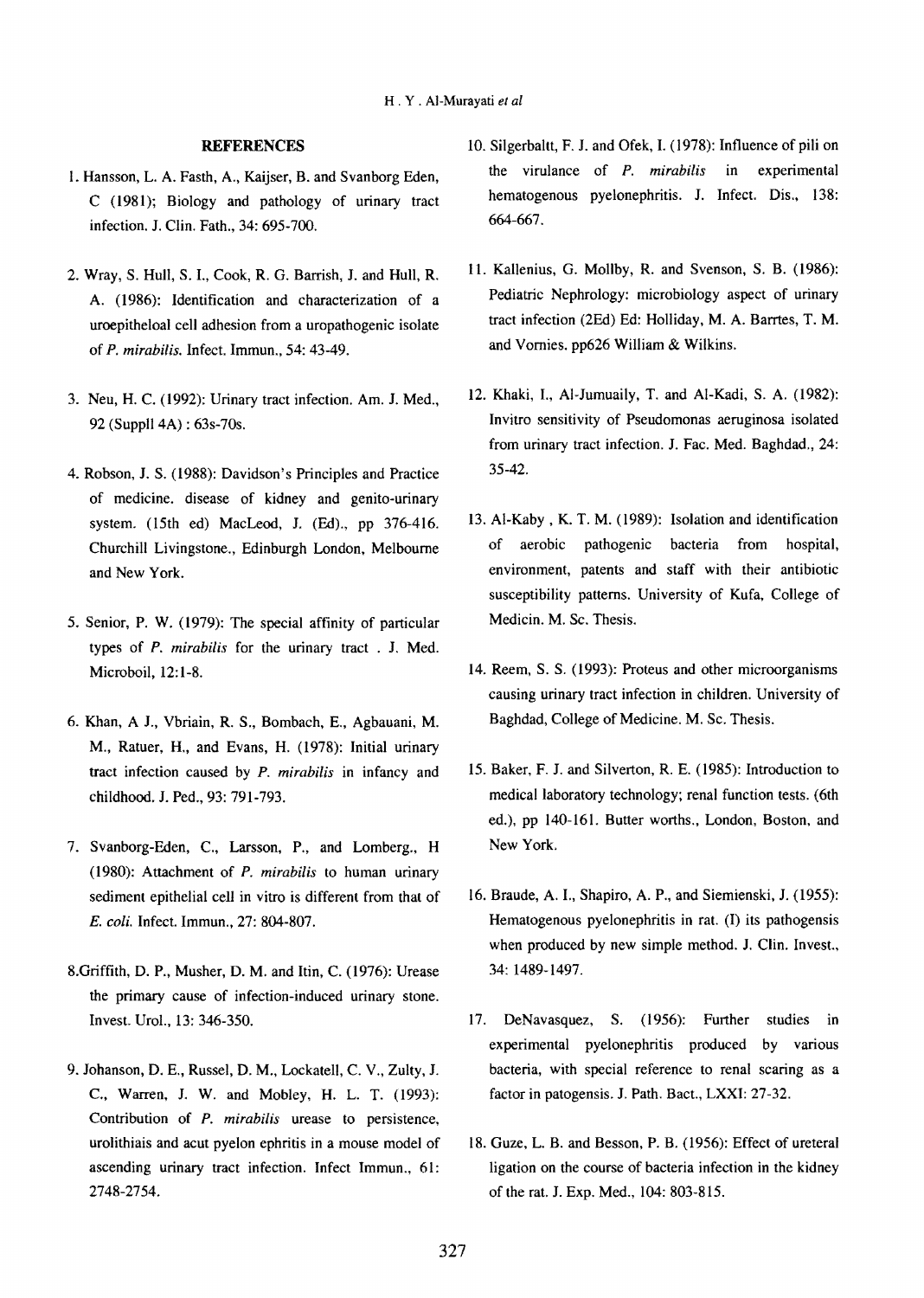- 19. Kalmanson, G. M., Sommer, S. C. and Guze, L. B. (1956): Pyelonephritis. VII Experimental ascending infection with progression of lesion in the absence of bacteria. Arch. Path. 80: 509-516.
- 20. Brooks, S. J. D., Lyons, J. M., and Braude, A. L. (1974): Immunization against retrograde pyelonephritis. (1) Production of an experimental model of sever ascending *E. coli* pyelonephritis without bacteriaemia in rat. Am. J. Path., 74: 345-354.
- 21. Miller, T. E. and Robinson, K. B. (1973): Experimental pyelonephritis : A new method for inducing pyelonephritis in rat. J. Infect. Dis., 127: 307-309.
- 22. Sanford, J.P., Betty, M.D., Hunter, W. and Souda, L. L. 91962): The role of immunity in the pathogensis of experimental hematogenus phyelonephritis. J. Exp. Med., 115: 384-410.
- 23. Sommer, J. I. (1961): Experimental pyelonephritis in the rat with observation on uretheral reflux. J. Urol., 86: 375-381.
- 24. Musher, D., Griffith, D. P., Tawn, D. and Rossen, R. (1975): Role of urease in pyelonephritis resulting from urinary tract infection. J. Infect. Dis., 131: 177-181.
- 25. Gorrill, R. H. and DeNavasquez, S. J. (1964): Experimental pyelonephritis in the mouse produced by *E. coli, Pseudomonas aeruginosa* and P. *mirabilis.* J. Path. Bact., 87: 79-87.
- 26. Thomas, C. and Tang, J. D. (1985): Experimental pyelonephritis and papillary necrosis in the gun rat. pathology, 17, 420-428.
- 27. Braud, A. I. and Silemienski, J. (1960): Role of bacterial urease in experimental pyelonephritis. J. Bact., 80: 171-179.
- 28. Peerbooms, P. G., Verweiji, A. M. and Maclaren, D. M. (1984): Vero cell invasiveness of *P. mirabilis.* Infect.

Immun., 34: 1068-1071.

- 29. Norden, C. W., Green, C. M. and Kass, E. H. (1968): Antibacterial mechanisms of urinary bladder. J. Clin. Invest., 47: 2689-2700.
- 30. Mackintosh, I. P., Watson, B. W. and O'Grady, F. ( 1975): Theory of hydrokinetic clearance of bacteria from the urinary bladder. Invest. Urol., 12: 473-478.
- 31. Svanborg-Eden, C., Larsson. P. and Lomberg, H. (1980): Attachment of *P. mirabilis* to human urinary sediment epithelial cell in vitro is different from that of E. coli. Infect. Immun., 27: 804-807.
- 32. Hagberg, L, Engberg, 1... Freter, R., Lam, J., Oiling, S. and Svanborg-Eden. C. (1983): Ascending unobstructed urinary tract infection in mice caused by pyelonephritogenic E. *coli* of human origin. Infect. Immun., 40:273-283.
- 33. Maclaren, D. M. (1974): The influence of acteohydroxamic acid on experimental Proteus pyelonephritis. Invest. Urol., 12: 146-149.
- 34. Brooks, D. (1987): Urinary tract infection: concepts, definitions and their practical value  $-$  an over view. Fry, J & Sandler, G. (Eds) ppl-32. MTP Press, Lancaster.
- 35. Andersen, B. P. and Jackson, G. G. (1961):Pyelitis an important factor in the pathogensis of retrograde pyelonephritis. J. Exp. med., 114: 375-382.
- 36. Andriole, V. T. (1984): Genitourinary infection in the patient at risk: an overview. Am. J. Med., 75: 155-157.
- 37. Jacob, C. K. (1989): Urinary tract infection. Nat. Med. J. India, 2:208.
- 38. Nickel, J. C., Olson. M., Mclean, R. J. C. Grant. S. K. and Costerton, j.w. (1987): An ecology study of infection urinary stone gensis in an animal model. Br. J.